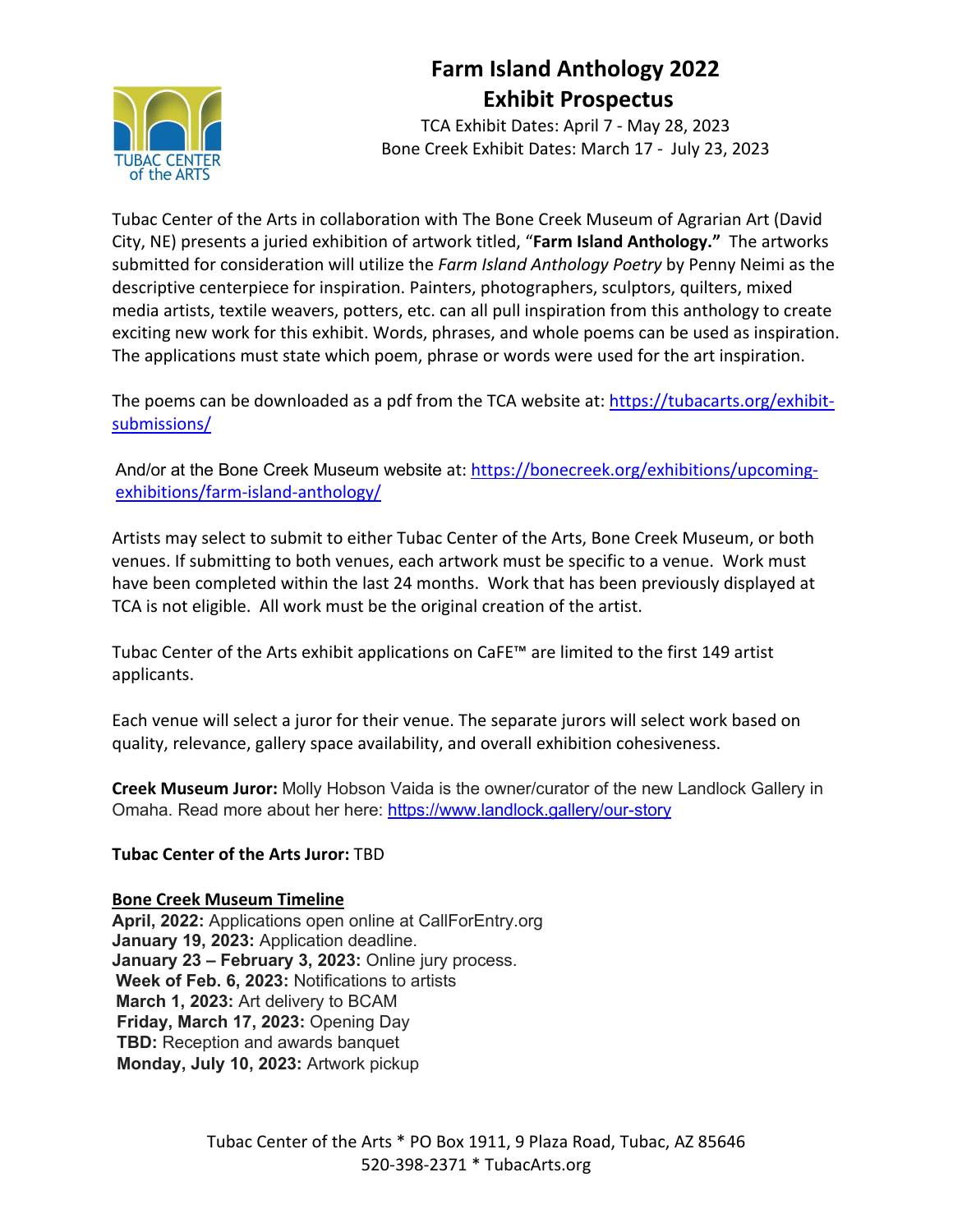# of the ARTS

## **Farm Island Anthology 2022 Exhibit Prospectus**

TCA Exhibit Dates: April 7 - May 28, 2023 Bone Creek Exhibit Dates: March 17 - July 23, 2023

### **Timeline: Tubac Center of the Arts**

**April, 2022:** Applications open online at CallForEntry.org **January 19, 2023:** Application deadline. **January 23 – February 3, 2023:** Online jury process. **Week of February 6, 2023:** Notifications to artists **Monday. April 4, 2023:** Art delivery to TCA **Friday, April 7, 2023:** Opening reception: 5-7pm \* **Monday, May 30, 2023:** Artwork pickup

Please contact TCA at 520-398-2371 or email exhibitions@tubacarts.org for special arrangements if you cannot meet the specified hand delivery or pickup dates. **Art not picked up after 60 days will become the property of Tubac Center of the Arts and may be auctioned/sold with proceeds benefiting TCA.**

**Images:** Artists agree to release the use of images of accepted works to TCA only as a permanent record of the exhibition and only for promotional use relating to the exhibition and the Art Center.

#### **Artwork:**

Giclee reproductions are not permitted. Entry must be original; entirely the work of the artist, executed within the last 24 months, and cannot have been previously shown at TCA.

No art may be removed from the exhibit prior to the close of the exhibitions including sold art.

#### **Delivery/Shipping:**

Artists are responsible for shipping to and from each venue. Unsold work will be shipped back to the artist after the closing of the exhibitions. Artists must provide a PREPAID shipping label for the return of their artwork. No Styrofoam packing peanuts. See legal agreement below for additional return policy.

#### **Fees:**

Artists may enter up to three (3) 2d or 3d artworks in any media. The nonrefundable entry fee for the first entry is \$35, and \$4 for each additional entry. Payments are made at the end of the CaFE™ entry process either via credit card online prior to the deadline.

TCA Member artists may receive a \$5 discount for entries to the TCA venue with the member code, **FARM23**.

### **Awards:**

The jurors for each venue will select and present the awards in person during the opening reception.

> Tubac Center of the Arts \* PO Box 1911, 9 Plaza Road, Tubac, AZ 85646 520-398-2371 \* TubacArts.org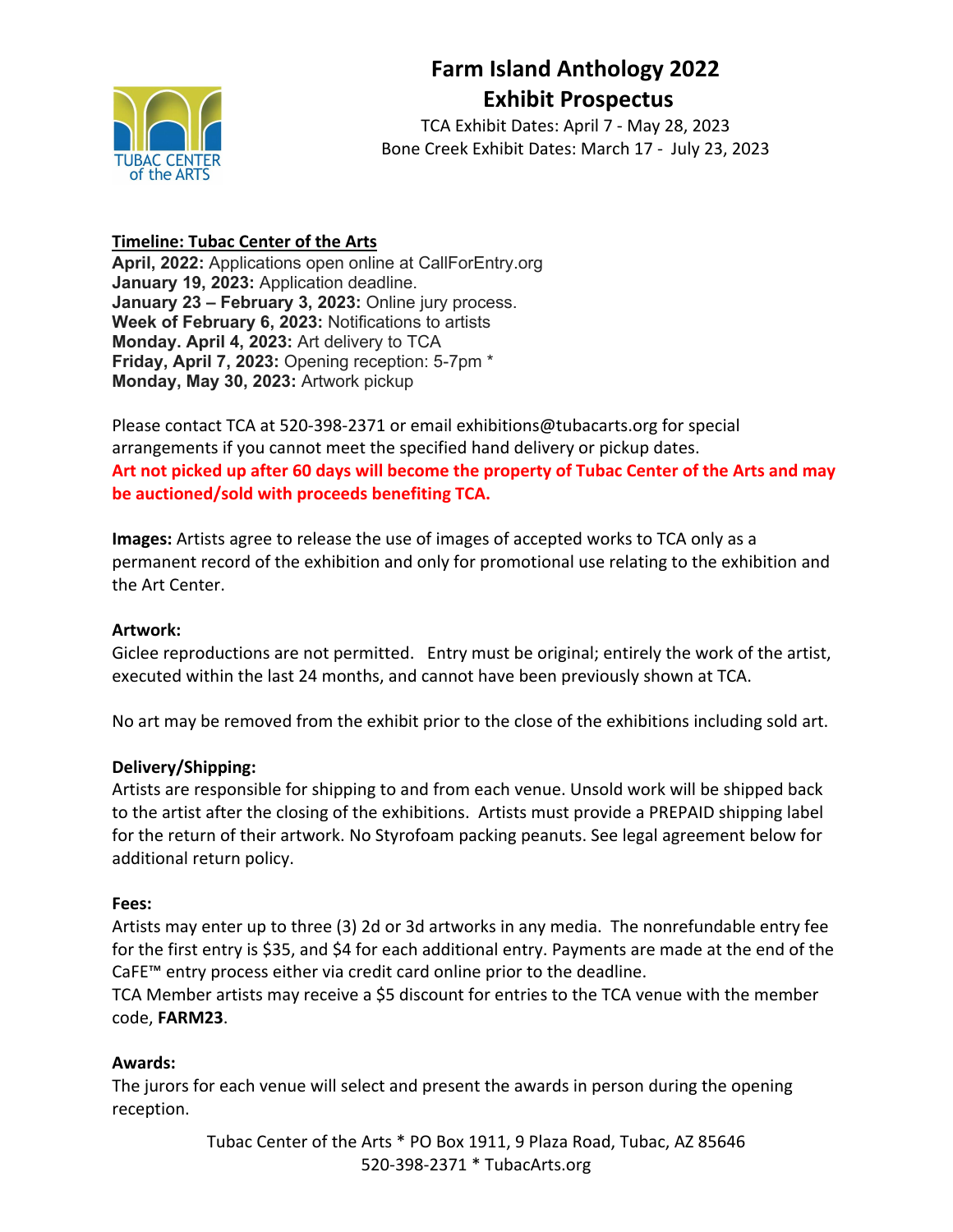

## **Farm Island Anthology 2022 Exhibit Prospectus**

TCA Exhibit Dates: April 7 - May 28, 2023 Bone Creek Exhibit Dates: March 17 - July 23, 2023

#### **Bone Creek Museum Awards:**

Best of Show: \$600 Award of Excellence: \$400 Award of Merit: \$300 Juror's Award: \$200 Honorable Mention: \$100 Honorable Mention: \$100

### **Tubac Center of the Arts Awards:**

Best of Show: \$600 Award of Excellence: \$400 Award of Merit: \$300 Juror's Award: \$200 Honorable Mention: \$100 Honorable Mention: \$100

#### **Presentation:**

All artwork must arrive in a condition ready to professionally display or hang. If framed, work must be suitably matted, (white, black or neutral colors preferred), simply framed and firmly wired. No sawtooth hangers. TCA reserves the right to disqualify any selected entry upon arrival that does not meet the above requirements or is deemed unsuitable for display.

#### **Sales:**

All work must be for sale. TCA will retain a 40% commission. Price work accordingly.

#### **Legal Agreement:**

By applying to this exhibit, the artist agrees to release the use of any image of themselves and their art in relation to the exhibit applying for, as a permanent record of the exhibition and for promotional use relating to the exhibition and the art center. The applicant agrees to all terms listed in the application/prospectus. If entering a Members ONLY exhibit or using the Member Discount, the applicant agrees that he/she is a current member of Tubac Center of the Arts at the time of application and agrees to keep membership in good standing at the time of the exhibition.

Artists are responsible for the return of their artwork that does not sell during the exhibit and assumes all costs and risks for the return shipping of the art. Tubac Center of the Arts will not store artwork from exhibits.